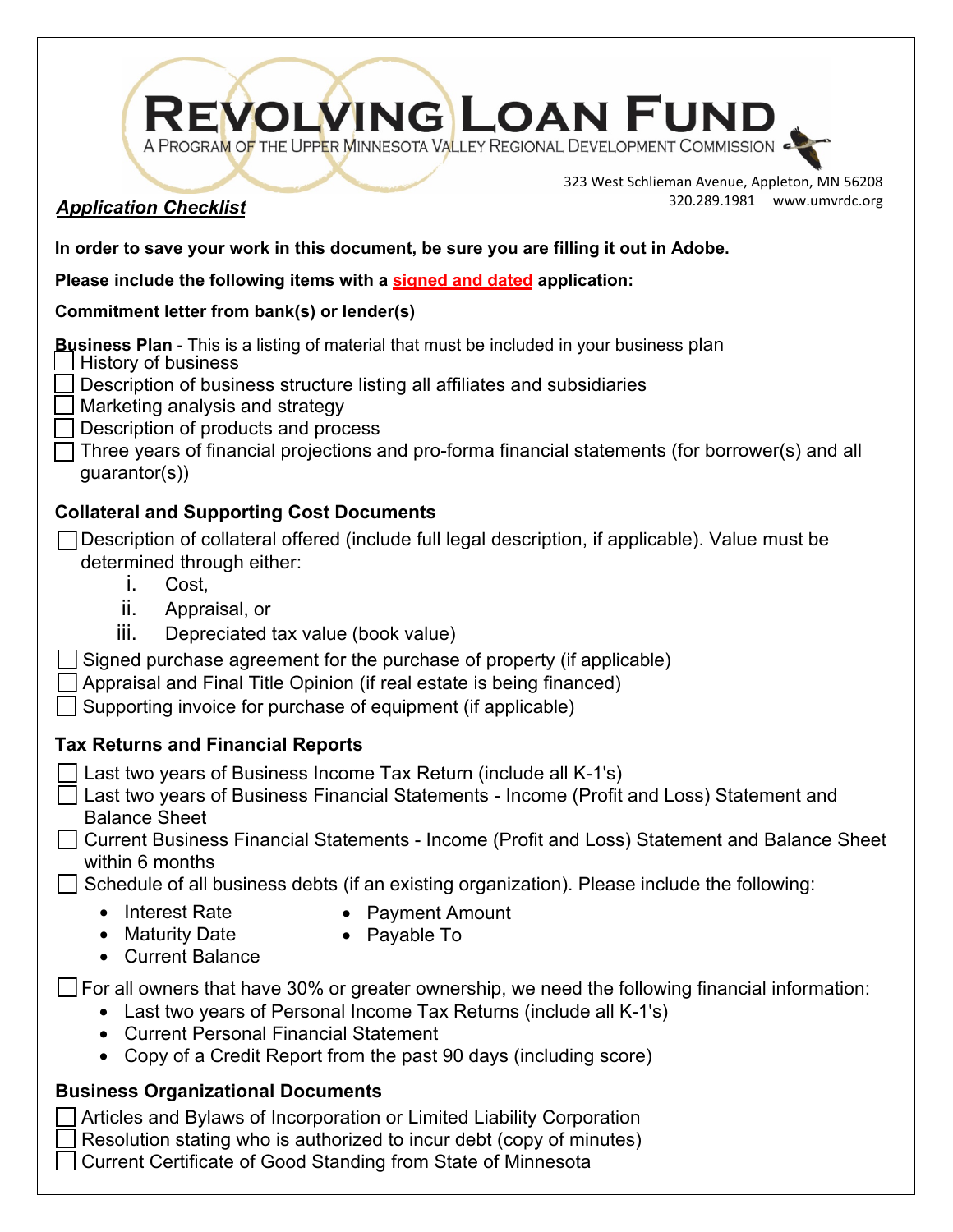# **REQUIREMENTS TO BE COMPLETED FOR LOAN CLOSING**

- List UMVRDC as an assignee on Life Insurance for guarantor(s) (copy required at closing)
- List UMVRDC as an additional insured and loss payee on Business/Equipment and/or Property Insurance (copy required at closing)

Require Personal Guaranty by all borrower(s) and spouse(s).

# **FEES DUE AT LOAN CLOSING**

- 1% Origination Fee (e.g.  $$50,000$  loan = \$500 origination fee)
- Attorney fees for closing documents typically range between \$500 \$3,000

# **FEES DUE AT LOAN PAYOFF**

• Upon a 30-day notice, UMVRDC will send your final payment notice on the loan with the cost of releasing collateral (e.g. MN Secretary of State fee for releasing a UCC = \$20, Mortgage Satisfaction Fee = \$46)

*I certify I have read the UMVRDC loan application and that all statements made in this application are an accurate representation of my financial condition on this date and are made for the purpose of obtaining the loan indicated.* 

\_\_\_\_\_\_\_\_\_\_\_\_\_\_\_\_\_\_\_\_\_\_\_\_\_\_\_\_\_\_\_\_\_\_\_ Applicant Signature

\_\_\_\_\_\_\_\_\_\_\_\_\_\_\_\_\_\_\_\_\_\_\_ Date

\_\_\_\_\_\_\_\_\_\_\_\_\_\_\_\_\_\_\_\_\_\_\_\_\_\_\_\_\_\_\_\_\_\_\_ Applicant Signature

\_\_\_\_\_\_\_\_\_\_\_\_\_\_\_\_\_\_\_\_\_\_\_ Date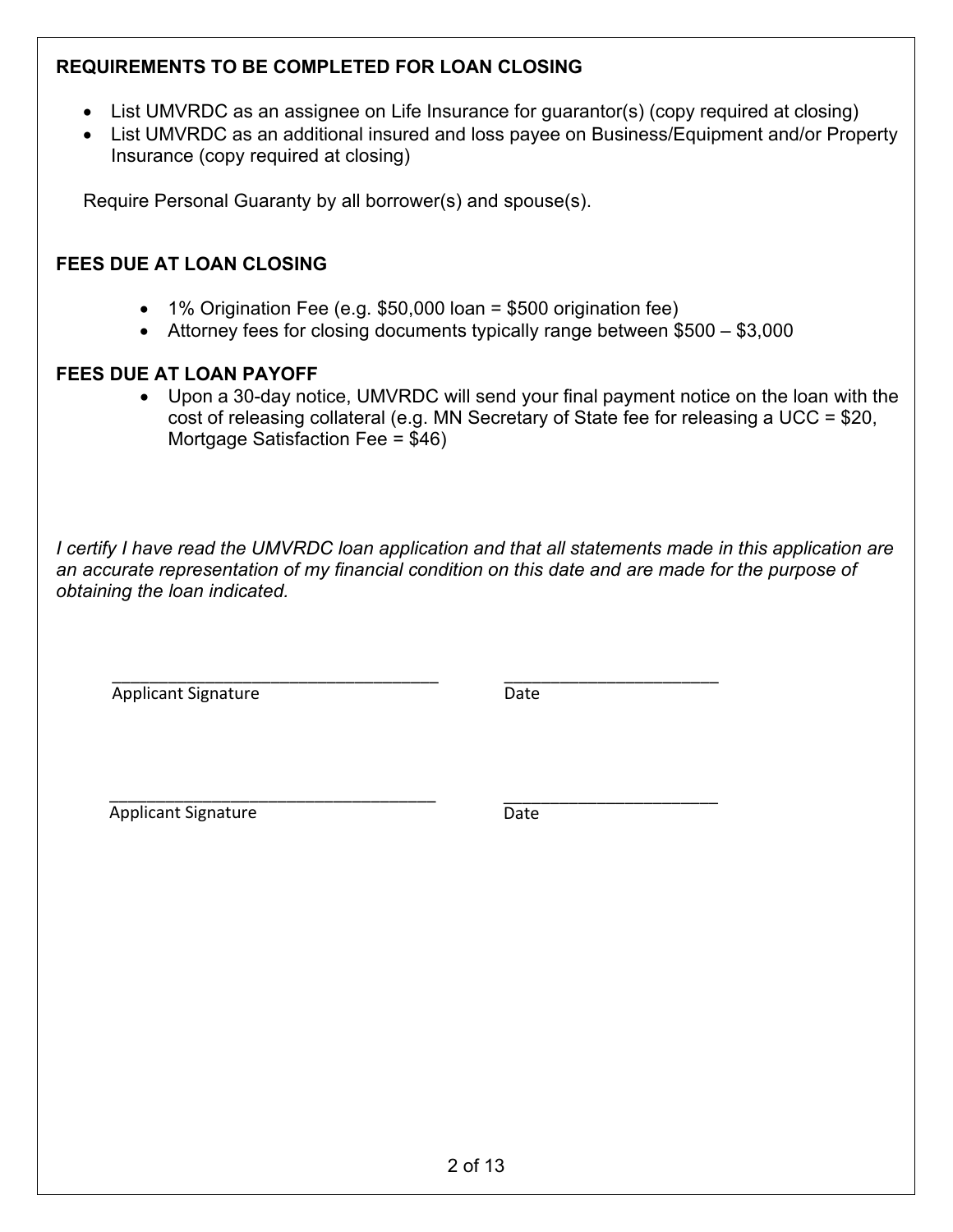|                                                                                                                                                                                                                                |                                                                             | A PROGRAM OF THE UPPER MINNESOTA VALLEY REGIONAL DEVELOPMENT COMMISSION                                                |
|--------------------------------------------------------------------------------------------------------------------------------------------------------------------------------------------------------------------------------|-----------------------------------------------------------------------------|------------------------------------------------------------------------------------------------------------------------|
|                                                                                                                                                                                                                                | All Applications are Due the Second Monday of Each Month                    |                                                                                                                        |
|                                                                                                                                                                                                                                |                                                                             |                                                                                                                        |
|                                                                                                                                                                                                                                | Address: _______________________________                                    |                                                                                                                        |
|                                                                                                                                                                                                                                |                                                                             |                                                                                                                        |
|                                                                                                                                                                                                                                |                                                                             |                                                                                                                        |
|                                                                                                                                                                                                                                | OOther (specify)                                                            | Type of Business: ○ Sole Proprietorship ○ Corporation ○ Partnership ○ Limited Liability Corp                           |
| Date Established:                                                                                                                                                                                                              |                                                                             |                                                                                                                        |
| Federal EIN: The control of the control of the control of the control of the control of the control of the control of the control of the control of the control of the control of the control of the control of the control of | <b>MN Tax ID:</b>                                                           | <b>NAICS Code:</b>                                                                                                     |
|                                                                                                                                                                                                                                | <b>Officers of Corporation or other entity:</b>                             |                                                                                                                        |
| <b>President:</b>                                                                                                                                                                                                              |                                                                             | <b>Vice President:</b>                                                                                                 |
| Treasurer:                                                                                                                                                                                                                     |                                                                             | Secretary:                                                                                                             |
|                                                                                                                                                                                                                                | If additional space is needed, please attach to this application.)          | <b>Major Principals/Partners/Proprietors</b> (Provide the detail for each that owns 30% or more of the business.       |
| Name:                                                                                                                                                                                                                          |                                                                             |                                                                                                                        |
| <b>Address:</b>                                                                                                                                                                                                                |                                                                             |                                                                                                                        |
| City, State, Zip:                                                                                                                                                                                                              |                                                                             |                                                                                                                        |
| Telephone:                                                                                                                                                                                                                     |                                                                             |                                                                                                                        |
| % of Ownership:                                                                                                                                                                                                                |                                                                             |                                                                                                                        |
|                                                                                                                                                                                                                                | dated), 2.) the last two years of Personal Income Tax Returns               | Please include the following for each of the above listed owners: 1.) current Personal Financial Statement (signed and |
|                                                                                                                                                                                                                                | Brief description of the business the applicant is engaged in:              |                                                                                                                        |
|                                                                                                                                                                                                                                |                                                                             |                                                                                                                        |
|                                                                                                                                                                                                                                | In the last 10 years, has the borrower or guarantor applied for Bankruptcy? | $\bigcirc$ No<br>$\bigcirc$ Yes                                                                                        |
| If yes, list affiliate or subsidiary of a business:                                                                                                                                                                            |                                                                             | $\bigcirc$ No<br>()Yes<br>Is the borrower or guarantor a 30% owner in any other affiliate or subsidiary of a business? |
|                                                                                                                                                                                                                                |                                                                             | 3 of 13                                                                                                                |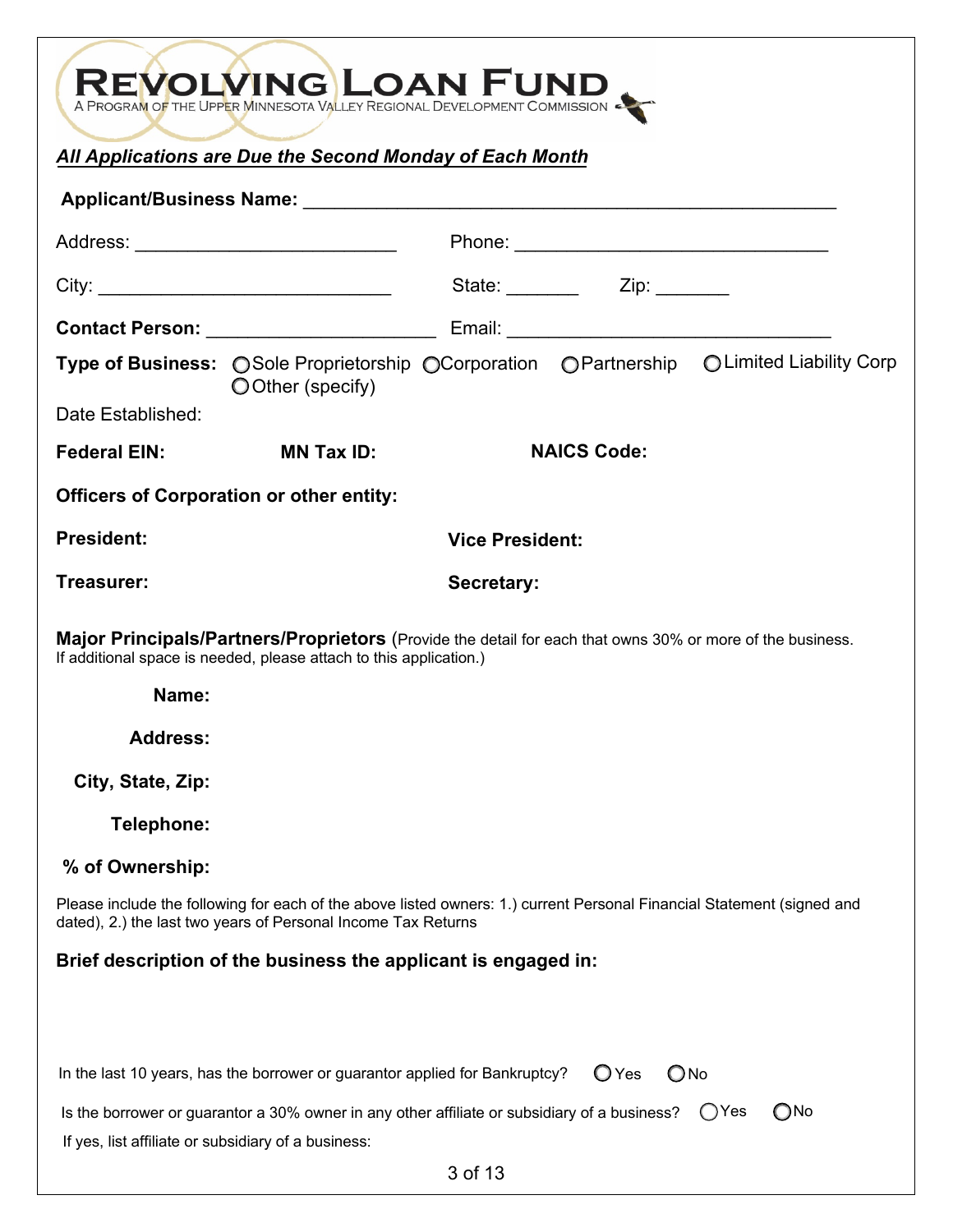# *Project Description*

### **Amount of Loan Requested: \$ Total Cost of Project: \$**

Payments need to start within 60 days of the loan closing. Payments are made by ACH. Choose which payment date you would want your payments on:  $\bigcirc$  1st of the month  $\bigcirc$  15th of the month

**Describe the purpose for which applicant is seeking funding:** 

**Specify what financing gap exists (i.e. inadequate bank financing) and explain why it causes a need to apply for this loan:**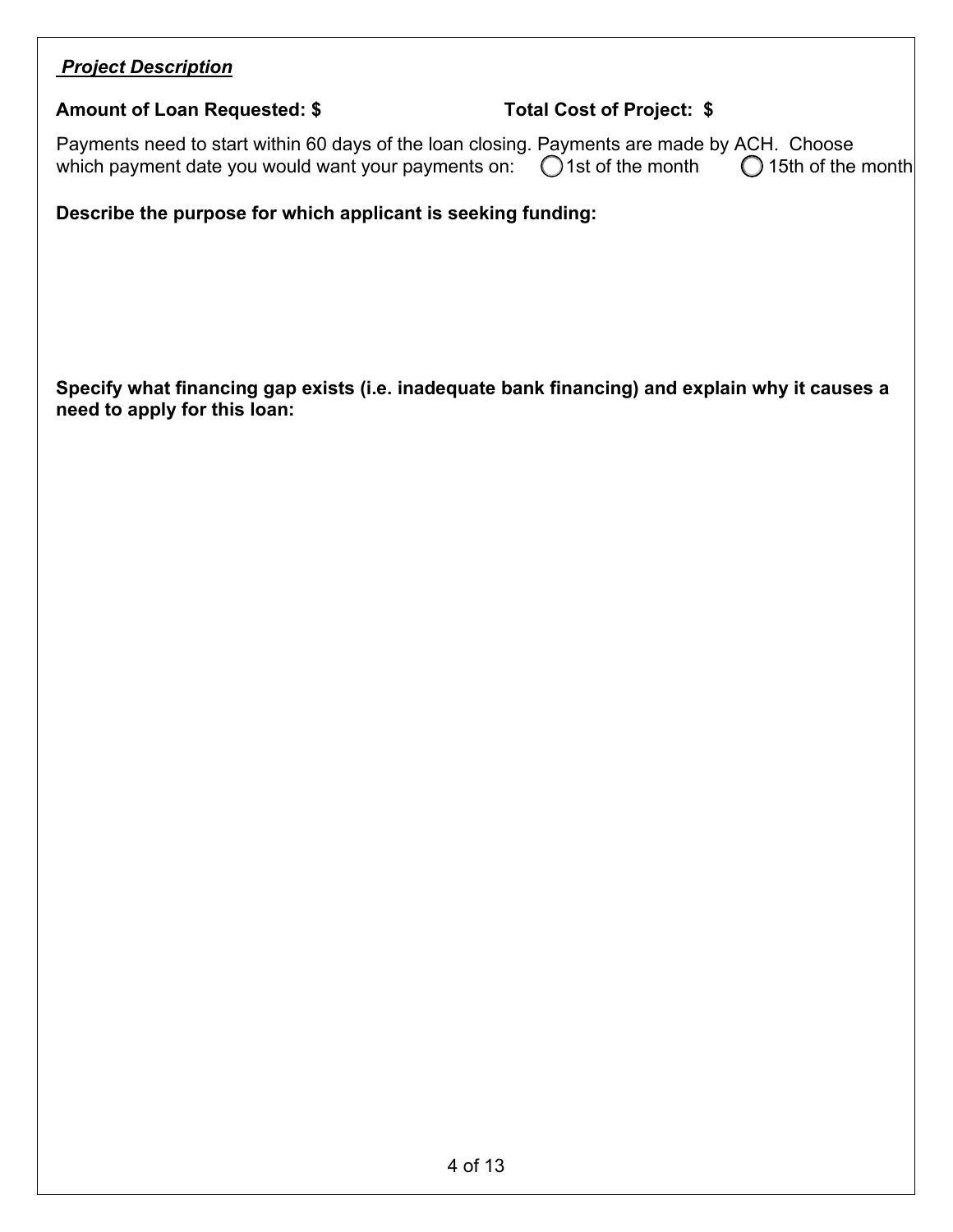# **Business Financial Statement (non-applicable for start-up businesses)**

| <b>ASSETS</b>                                          |  |
|--------------------------------------------------------|--|
| <b>CASH</b>                                            |  |
| <b>ACCOUNTS RECEIVABLE</b>                             |  |
| <b>INVENTORIES</b>                                     |  |
| <b>PREPAID EXPENSES</b>                                |  |
| OTHER CURRENT ASSETS                                   |  |
| <b>TOTAL CURRENT:</b>                                  |  |
| <b>BUILDINGS &amp; LAND</b>                            |  |
| M&E, F&F & OTHER ASSETS                                |  |
| LESS ACCUMULATED DEPRECIATION                          |  |
| <b>NET FIXED ASSETS:</b>                               |  |
| <b>OTHER ASSETS:</b>                                   |  |
| DUE FROM STOCKHOLDER                                   |  |
| OTHER: Cash Value Life Ins., Sub. Investment, Deposits |  |
| ORGANIZATIONAL COSTS (NET)                             |  |
| <b>GOODWILL</b>                                        |  |
| <b>TOTAL ASSETS:</b>                                   |  |

| <b>LIABILITIES &amp; OWNER'S EQUITY</b> |  |
|-----------------------------------------|--|
| LINE OF CREDIT (revolving)              |  |
| <b>CURRENT PORTION LT DEBT</b>          |  |
| <b>ACCOUNTS PAYABLE</b>                 |  |
| <b>ACCRUALS</b>                         |  |
| <b>INCOME TAXES PAYABLE</b>             |  |
| OTHER (list debt 1 year or less)        |  |
|                                         |  |
| <b>TOTAL CURRENT LIABILITIES:</b>       |  |
| Long Term (list debt over 1 year)       |  |
|                                         |  |
| SHAREHOLDER OFFICER DEBT                |  |
| <b>OTHER: Capital Lease Obligations</b> |  |
| <b>TOTAL LIABILITIES:</b>               |  |
| <b>COMMON STOCK</b>                     |  |
| CAPITAL SURPLUS/PAID IN CAPITAL         |  |
| <b>RETAINED EARNINGS</b>                |  |
| <b>CURRENT EARNINGS</b>                 |  |
| <b>TOTAL EQUITY:</b>                    |  |
| TOTAL LIABILITIES & EQUITY:             |  |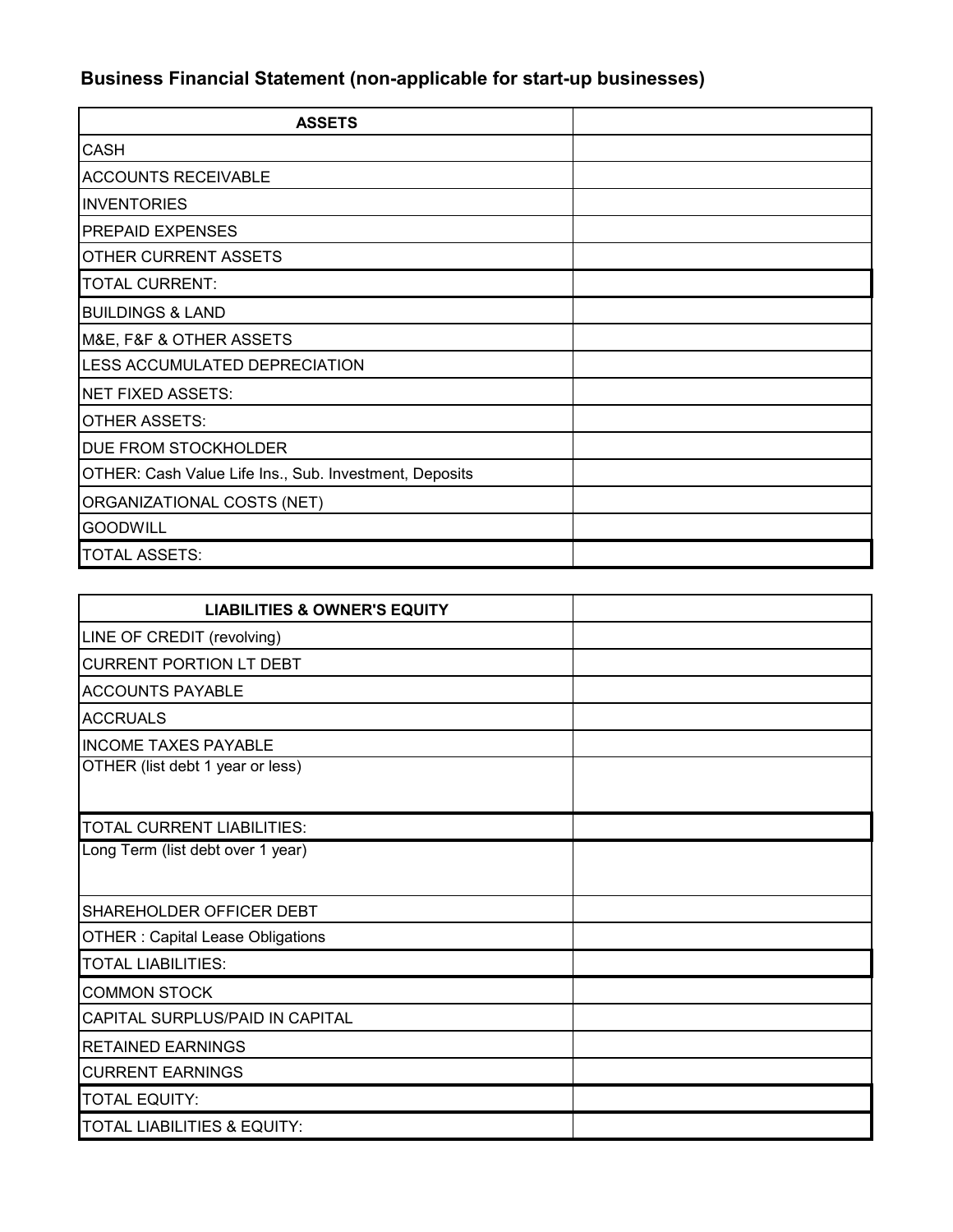# **Supporting Cost Documents (please attach)**

The costs of the project must be supported by firm construction bids, purchase options or contracts for the purchase of property.

| <b>Primary Lender:</b> | .cntact: | 'hone: |  |
|------------------------|----------|--------|--|
|                        |          |        |  |
|                        |          |        |  |

| <b>Gap Financing Agency:</b> | ∖ontact | Phone |  |
|------------------------------|---------|-------|--|
| applicable)                  |         |       |  |

### **Source of Funds and Proposed Financing Terms for Loan Request**

| <b>Bank</b> | Owner<br><b>Equity</b> | <b>UMVRDC</b><br><b>RLF</b> | <b>Other</b>  | <b>Other</b> | <b>Other</b> | <b>TOTAL</b> |
|-------------|------------------------|-----------------------------|---------------|--------------|--------------|--------------|
| \$          | \$                     | \$                          | \$            | \$           | \$           | \$           |
| %           | $\frac{0}{0}$          | %                           | $\frac{0}{0}$ | %            | $\%$         | 100%         |
| yrs         | yrs                    | yrs                         | yrs           | yrs          | yrs          |              |
| %           | $\frac{0}{0}$          | %                           | $\%$          | %            | $\%$         |              |
| \$          | \$                     | \$                          | \$            | \$           | \$           | \$           |
|             |                        |                             |               |              |              |              |

# **Statement of Collateral Offered for Loan Request**

| Asset                |               |          |          |          |
|----------------------|---------------|----------|----------|----------|
| Value of Asset       | \$            | \$<br>\$ | \$<br>\$ | \$<br>\$ |
| Source of Value      |               |          |          |          |
| <b>Lien Position</b> |               |          |          |          |
| Asset                |               |          |          |          |
| Value of Asset       | $\frac{1}{2}$ | \$<br>\$ | \$<br>\$ | \$<br>\$ |
| Source of Value      |               |          |          |          |
| <b>Lien Position</b> |               |          |          |          |

**Proposed Employment Information** (If additional space is needed, please attach to this application.) Provide the following information on the jobs you expect to create and/or retain due in part to the loan from the Upper Minnesota Valley RLF. Created jobs are new jobs projected within **two years** of project completion. Retained jobs are those that would be lost without this project financing.

| <b>Job Title</b>               |           |           |           |           |
|--------------------------------|-----------|-----------|-----------|-----------|
| <b>Number of Jobs Created</b>  |           |           |           |           |
| <b>Number of Jobs Retained</b> |           |           |           |           |
| <b>Hourly Wage / Salary</b>    |           |           |           |           |
| <b>Permanent or Temporary</b>  | Permanent | Temporary | Permanent | Temporary |
| <b>Full Time or Part Time</b>  | Part Time | Part Time | Part Time | Part Time |

#### *Employment Summary*

Please indicate the company representative who should be contacted to follow up on the employment information.

Name: \_\_\_\_\_\_\_\_\_\_\_\_\_\_\_\_\_\_\_\_\_\_\_ Title: \_\_\_\_\_\_\_\_\_\_\_\_\_\_ Phone: \_\_\_\_\_\_\_\_\_\_\_\_\_\_\_\_\_\_\_

5 of 13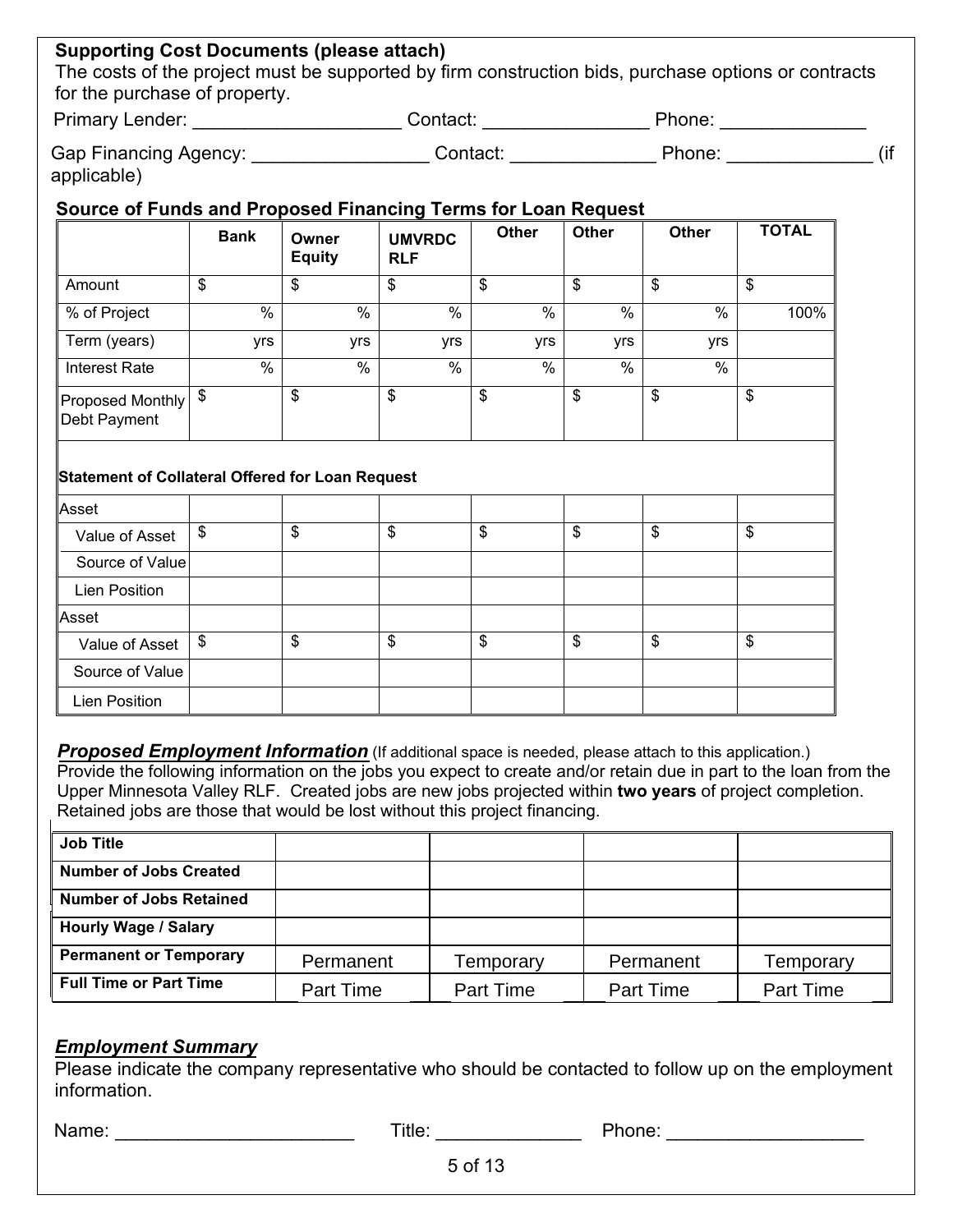#### **Non-Discrimination Requirements**

No person in the United States must, on the ground of race, color, national origin, handicap, age, religion, or sex, be excluded from participation in, be denied the benefits of, or be subject to discrimination under, any program or activity receiving Federal financial assistance. The recipient agrees to comply with the non-discrimination requirements below:

#### **a. Statutory Provisions**

1. Title VI of the Civil Rights Act of 1964 (42 U.S.C. §§ 2000d et seq.) and DOC implementing regulations published at 15 C.F.R. Part 8 prohibiting discrimination on the grounds of race, color, or national origin under programs or activities receiving Federal financial assistance;

2. Title IX of the Education Amendments of 1972 (20 U.S.C. §§ 1681 et seq.) prohibiting discrimination on the basis of sex under Federally assisted education programs or activities;

3. The Americans with Disabilities Act of 1990 (42 U.S.C. §§ 12101 et seq.) prohibiting discrimination on the basis of disability under programs, activities, and services provided or made available by State and local governments or instrumentalities or agencies thereto, as well as public or private entities that provide public transportation;

4. Section 504 of the Rehabilitation Act of 1973, as amended (29 U.S.C. § 794), and DOC implementing regulations published at 15 C.F.R. Part 8b prohibiting discrimination on the basis of handicap under any program or activity receiving or benefiting from Federal assistance.

For purposes of complying with the accessibility standards set forth in 15 C.F.R. § 8b.18(c), non-federal entities must adhere to the regulations, published by the U.S. Department of Justice, implementing Title II of the Americans with Disabilities Act (ADA) (28 C.F.R. part 35; 75 FR 56164, as amended by 76 FR 13285) and Title III of the ADA (28 C.F.R. part 36; 75 FR 56164, as amended by 76 FR 13286). The revised regulations adopted new enforceable accessibility standards called the "2010 ADA Standards for Accessible Design" (2010 Standards), which replace and supersede the former Uniform Federal Accessibility Standards for new construction and alteration projects;

5. The Age Discrimination Act of 1975, as amended (42 U.S.C. §§ 6101 et seq.), and DOC implementing regulations published at 15 C.F.R. Part 20 prohibiting discrimination on the basis of age in programs or activities receiving Federal financial assistance; and

6. Any other applicable non-discrimination law(s).

# *Application Certification*

I certify that I have read the application checklist and that all statements made in this application and in supporting documents are a true and accurate representation of my business and financial condition to the best of my ability on this date and have been made for the purpose of obtaining the loan indicated. Verification and re-verification of any information contained in this application may be made at any time by the Upper Minnesota Valley Regional Development Commission (UMVRDC) Revolving Loan Fund (RLF), its agents, successors and assigns, either directly or through a credit reporting agency or another source named in this application at any time while checking the creditworthiness of this loan, or if approved, at any time while said loan has an outstanding balance due.

| <b>Applicant Signature</b> | Date    |
|----------------------------|---------|
| <b>Applicant Signature</b> | Date    |
|                            | 6 of 13 |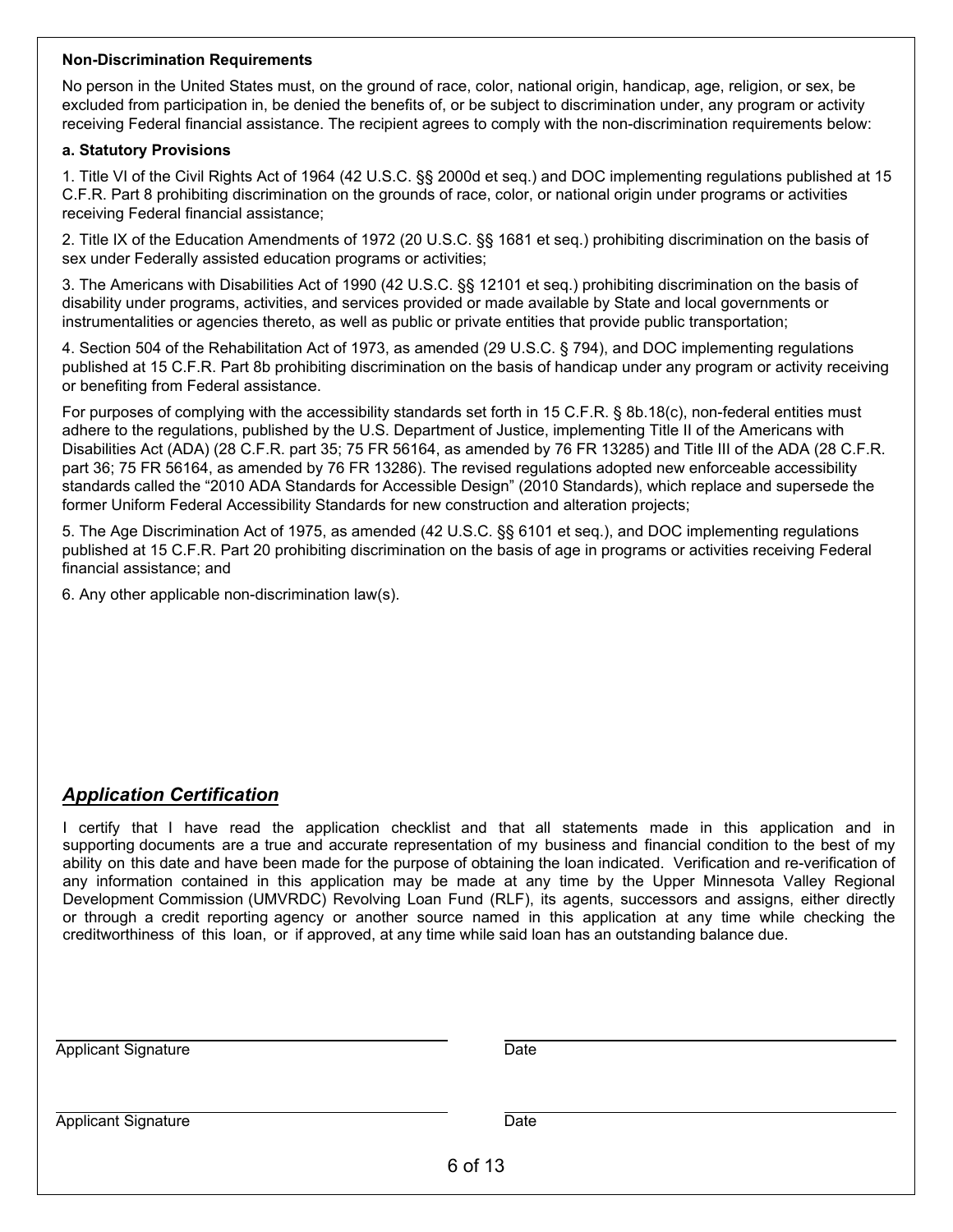

# **U.S. DEPARTMENT OF COMMERCE EDA JOB NON-RELOCATION FORM**

1. As a part of this project will jobs be moved from one location to another? OYes ONo

If yes, how many and what is the new location?

2. Are any employees losing their job as a result of this project and UMVRDC RLF funding?

3. If a business has multiple locations:

Does the business plan to shutdown any of its locations now or in the future?

If so, where and why?

has not recently and does not plan to reduce the number of

(Business Name)

\_\_\_\_\_\_\_\_\_\_\_\_\_\_\_\_\_\_\_\_\_\_\_\_\_\_\_\_\_\_\_\_\_\_\_

\_\_\_\_\_\_\_\_\_\_\_\_\_\_\_\_\_\_\_\_\_\_\_\_\_\_\_\_\_\_\_\_\_\_\_

jobs at any of its locations as a result of the project identified in the UMVRDC RLF application and/or will not use of UMVRDC RLF funding for these purposes.

Applicant Signature

\_\_\_\_\_\_\_\_\_\_\_\_\_\_\_\_\_\_\_\_\_\_\_ Date

\_\_\_\_\_\_\_\_\_\_\_\_\_\_\_\_\_\_\_\_\_\_\_

Applicant Signature

Date

7 of 13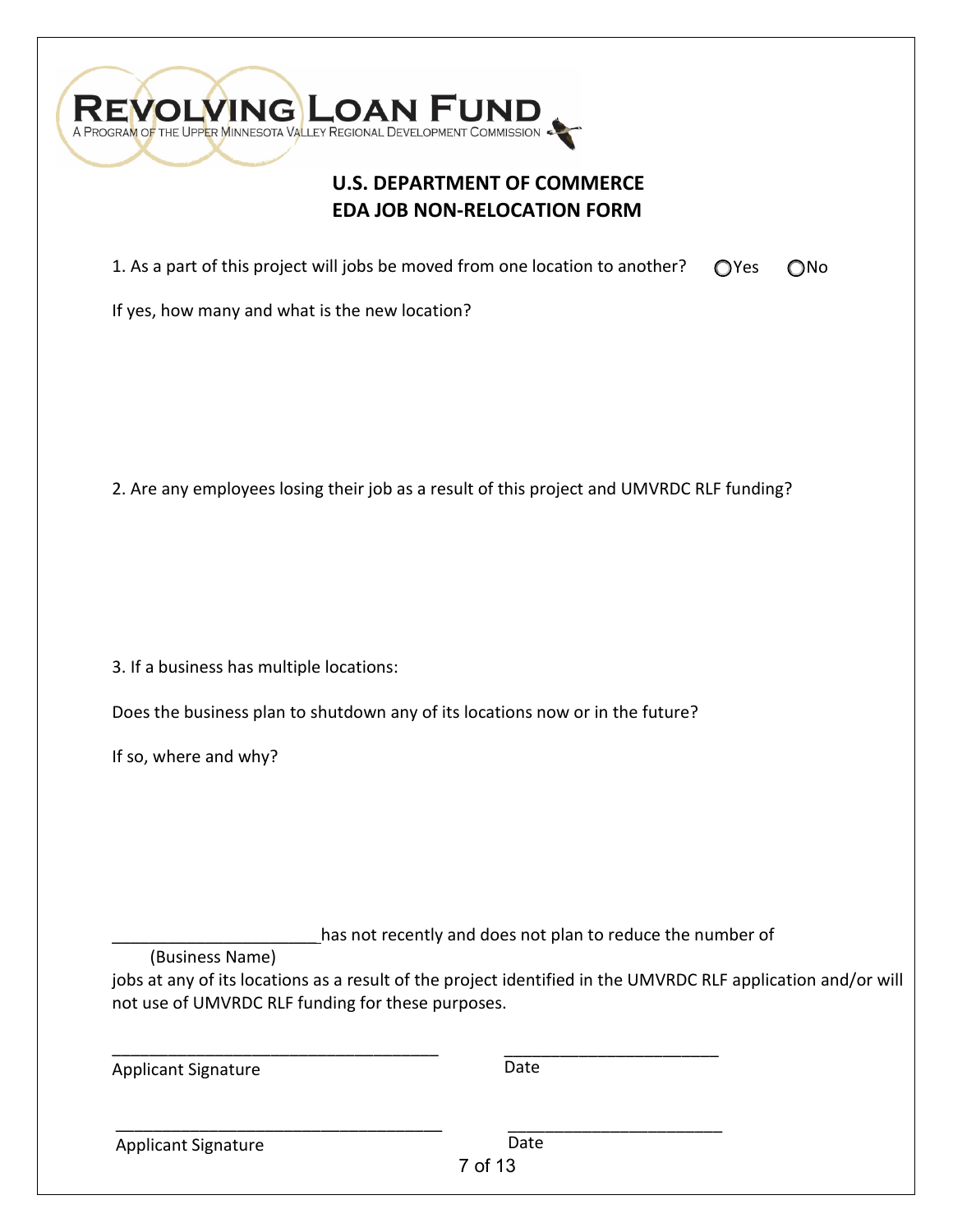

# **ASSURANCE OF BENEFIT TO LOW-INCOME PERSONS**

By submitting this loan application, the applicant agrees to:

- 1. A commitment that it will create the new jobs identified above within two years after the UMVRDC RLF loan is made.
- 2. A commitment to retain those jobs identified as retentions for at least three years after the UMVRDC RLF loan is made.
- 3. A commitment that it will make available the positions for low-income persons by documenting that the following steps were or will be taken.
	- a. The skill level of the jobs available will met that of the general low-income population; and
	- b. The education and experience required meets that of the low-income population; and
	- c. The training provided by the employer, if training is needed, will make the jobs available to the low-income population; and
	- d. That advertising, recruitment and other outreach efforts are made to contact and involve the low-income population by notifying appropriate Job Training offices of the positions which will be available.
- 4. Provide information, as requested, to the UMVRDC documenting the creation or retention of jobs.

I certify the above information and the statements contained herein or attached hereto are a true and accurate statement of the financial condition of the business and its principals. I also certify that the business is current on all of its federal and state taxes.

| <b>Applicant Signature</b> | Date    |
|----------------------------|---------|
| <b>Applicant Signature</b> | Date    |
|                            | 8 of 13 |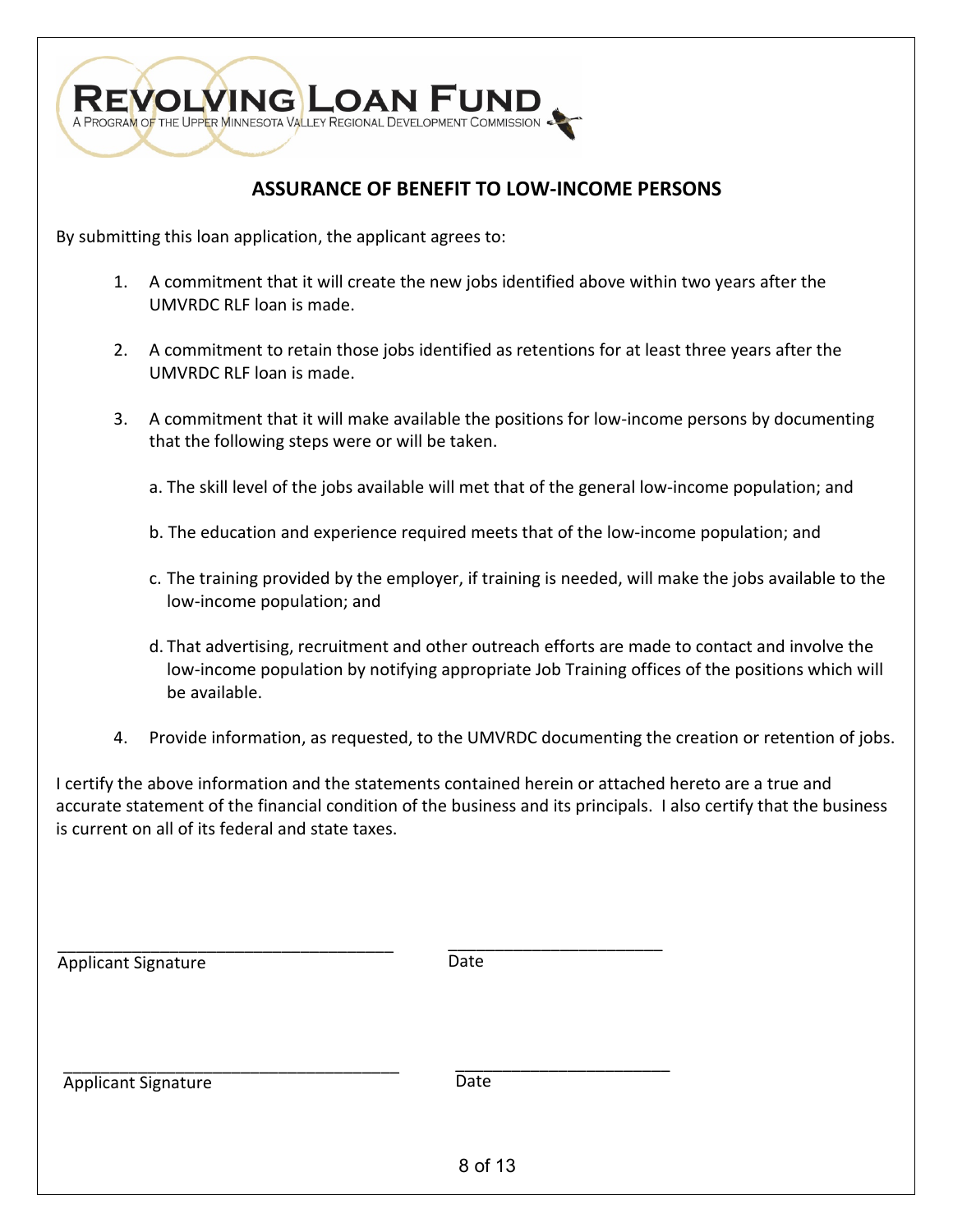|    | A PROGRAM OF THE UPPER MINNESOTA VALLEY REGIONAL DEVELOPMENT COMMISSION                                                                                                                                                                                                                                                                       |
|----|-----------------------------------------------------------------------------------------------------------------------------------------------------------------------------------------------------------------------------------------------------------------------------------------------------------------------------------------------|
|    | <b>ENVIRONMENTAL REVIEW</b>                                                                                                                                                                                                                                                                                                                   |
| 1. | Will the proposed project result in the loss or destruction of any wetland?<br>OYes<br>$\bigcirc$ No<br>If yes, please explain:                                                                                                                                                                                                               |
| 2. | Is your property located in a 100-year floodplain? (If so, include a copy of a flood certificate)<br>OYes<br>$\bigcirc$ No                                                                                                                                                                                                                    |
| 3. | Will the proposed project result in the loss of any agricultural land from production?<br>OYes<br>$\bigcirc$ No<br>If yes, please explain:                                                                                                                                                                                                    |
| 4. | To the best of your knowledge, is the property you are considering on the historic register or being<br>considered to be put on the historic register at this time?<br>OYes<br>$\bigcirc$ No<br>If yes, please explain:                                                                                                                       |
| 5. | Have there been any hazardous materials such as EPA listed (see 40 CFR 300), hazardous substances, leaking<br>underground storage tanks, asbestos, polychlorinated biphenyls (PCB), or other hazardous materials on site<br>that have been improperly handled or have the potential of endangering public health?<br>$\bigcirc$ Yes<br>$O$ No |
|    | If yes, was an environmental review completed?<br>$\bigcirc$ Yes (submit a copy)<br>$\bigcirc$ No                                                                                                                                                                                                                                             |
| 6. | Are there any other environmental factors that need to be considered prior to this project receiving<br>funding?<br>$O$ Yes<br>$O$ No                                                                                                                                                                                                         |
|    | If yes, please explain:                                                                                                                                                                                                                                                                                                                       |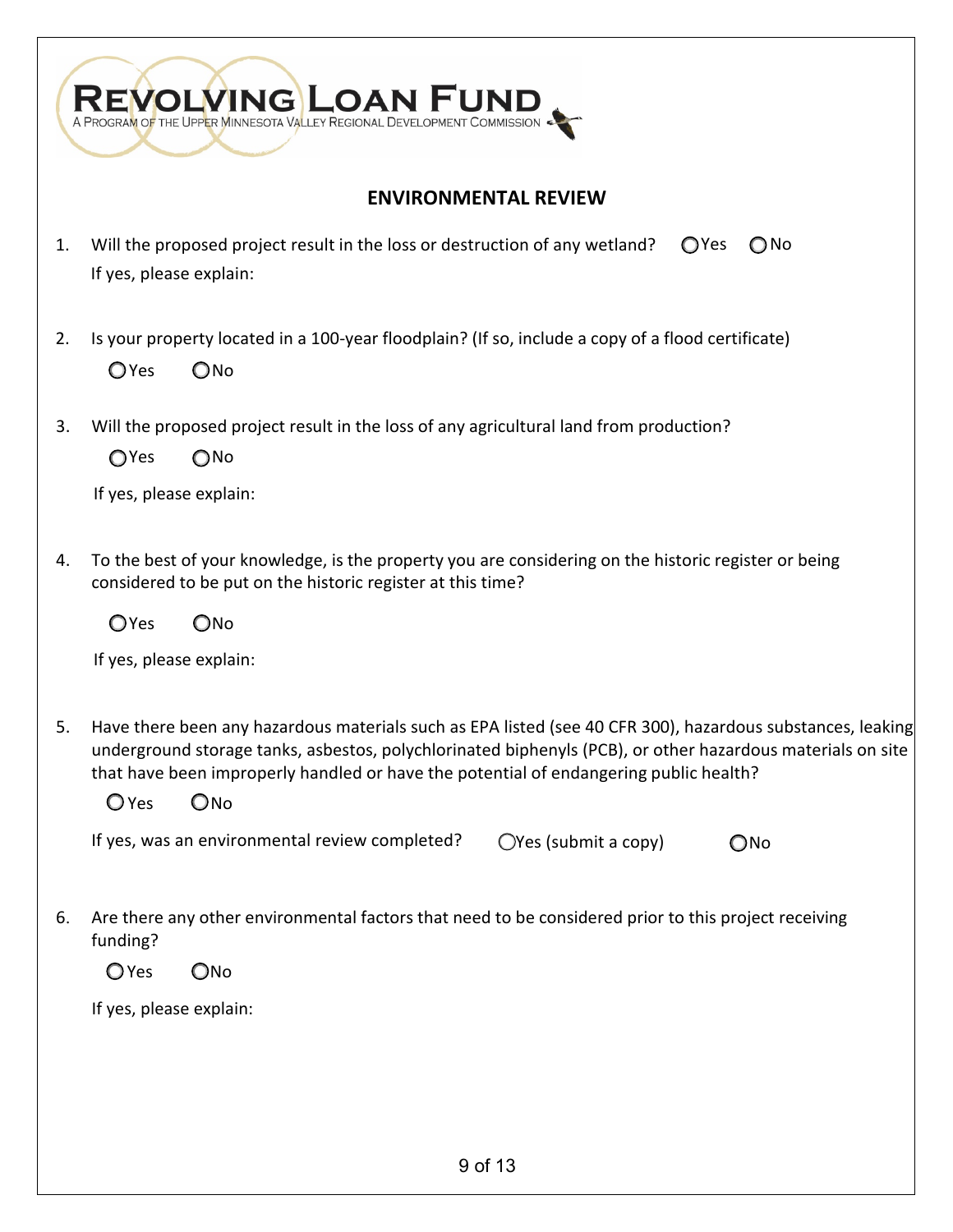

# **STATEMENT OF UNDERSTANDING**

This understanding begins the day my application is submitted to the UMVRDC and must be signed and included with the application packet. No application will be reviewed without a signed copy of this understanding. By signing this statement, I understand the following:

- 1. Borrower will be required to attend the Loan Advisory Board meeting which occurs on the second Monday of each month.
- 2. Monthly payments are made by electronic transfer (ACH payment).
- 3. Loans can close within three months of notice of award.
- 4. Payment within 60 days of closing.
- 5. All loans must be secured with available assets, inventory, real estate.
- 6. Further security will be provided by a personal guarantee(s) signed by all owners and spouses.
- 7. A one percent (1% per loan amount) origination fee of \$1,000 and any attorney fees for closing documents and filing fees are due at the time of closing.
- 8. Provide an assignment to the UMVRDC of life insurance for borrower(s) in an amount equal to the loan to the Lender at the time of closing and must be maintained for the life of the loan.
- 9. A business equipment and/or property insurance policy listing the UMVRDC as loss payee is provided at the time of closing and maintained for the life of the loan.
- 10. My application will not be funded unless all other funding sources identified in the application agree to fund the project. If these sources cannot be secured, the UMVRDC has the right to review the project again making their previous decision null and void.
- 11. The UMVRDC shall call the loan and demand payment in-full from the Borrower(s) if it is determined that the loan activity financed is moved/ relocated outside of the eligible lending area.
- 12. All required loan documents are signed by all Borrower(s) and Guarantor(s) at the time of closing.
- 13. If the UMVRDC agrees to fund my project and it takes more than three months to close the loan, due to my own delay or others, I must, at the Loan advisory Board's request, resubmit the application for board action. The previous decision of the board will become void if the applicant is required to resubmit.
- 14. Job creation and retention occurs, at a minimum, as stated in the application.
- 15. All terms, conditions and provisions of the signed loan application are followed including, but not limited to, compliance to Davis-Bacon wage requirements (if applicable), EDA's non-relocation requirements, Civil Rights Act requirements and assurance of benefits to low-income persons.
- 16. Financial Statement Current financial statements, including operating figures, will be required no less than annually or no less frequently than required by other creditors.
- 17. Interest Rates The RLF may make loans to eligible borrowers at interest rates and under conditions determined by the RLF Advisory Board to be appropriate in achieving the goals of the RLF. The RLF has a dual interest rate floor where the interest rate charge generally cannot be less than the lower of four (4) percent or seventy five (75) percent of the prime interest rate listed in the Wall Street Journal. However, should the prime interest rate listed in the Wall Street Journal exceed fourteen (14) percent, the minimum RLF interest rate is not required to be raised above ten (10) percent if doing so compromises the ability of the RLF to implement its financing strategy.
- 18. Hold Harmless Provision: All RLF loan documents and procedures must protect and hold the Federal government harmless from and against all liabilities that the Federal government may incur as a result of providing an Award to assist (directly or indirectly) in site preparation or construction, as well as the direct or indirect renovation or repair of any facility or site. These protections apply to the extent that the Federal government may become potentially liable as a result of ground water, surface, soil or other natural or man-made conditions on the property caused by operations of the Recipient or any of its borrowers, predecessors or successors.

Applicant(s) Signature(s) Date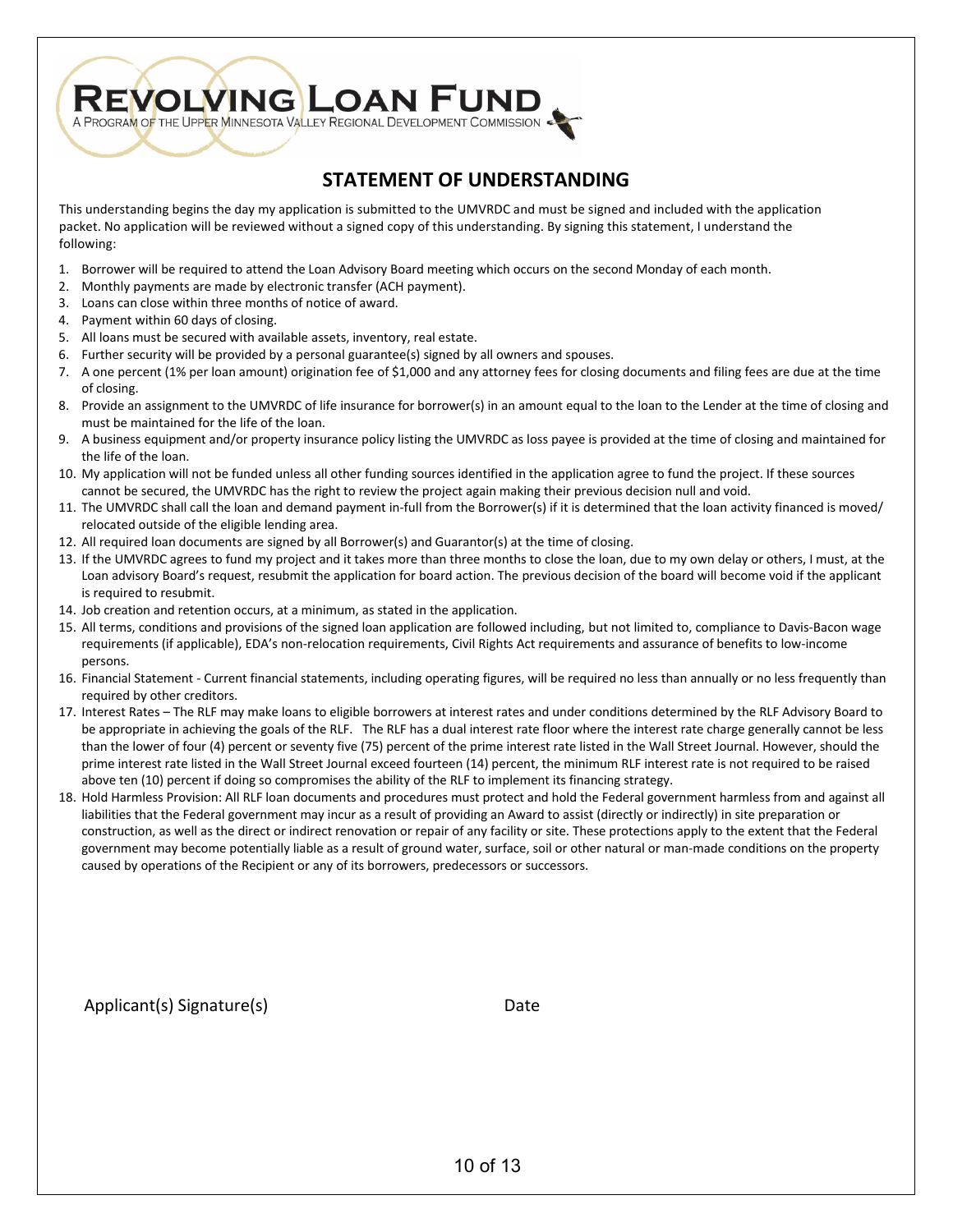

# **DATA PRIVACY DISCLOSURE**

The data which you supply to the UMVRDC Revolving Loan Fund will be used to access your firm's qualifications for a business loan. We will not be able to process your financial application without it. There is a possibility this data might constitute a public record if and when a loan is approved, and at that time the data may be examined by anyone.

I have read the above statement and I agree to supply the data to the UMVRDC Revolving Loan Fund Loan Advisory Board with full knowledge of the information provided in that statement.

\_\_\_\_\_\_\_\_\_\_\_\_\_\_\_\_\_\_\_\_\_\_\_\_\_\_\_\_\_\_\_\_\_\_\_\_ Applicant Signature

\_\_\_\_\_\_\_\_\_\_\_\_\_\_\_\_\_\_\_\_\_\_\_ Date

\_\_\_\_\_\_\_\_\_\_\_\_\_\_\_\_\_\_\_\_\_\_\_\_\_\_\_\_\_\_\_\_\_\_\_\_ Applicant Signature

\_\_\_\_\_\_\_\_\_\_\_\_\_\_\_\_\_\_\_\_\_\_\_ Date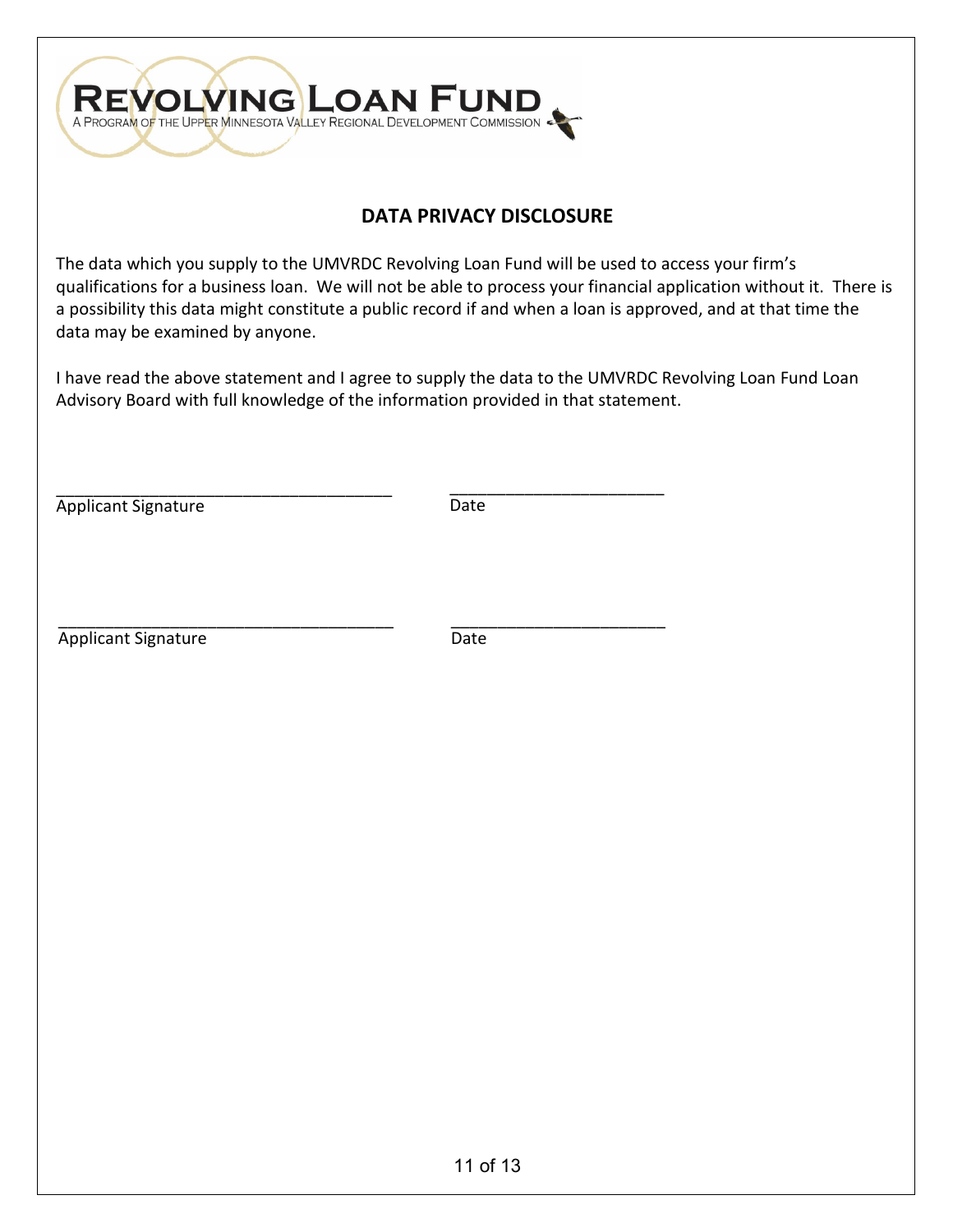| A PROGRAM OF THE UPPER MINNESOTA VALLEY REGIONAL DEVELOPMENT COMMISSION                                                                                                                                                                                                                       |                                                                                                         |  |  |
|-----------------------------------------------------------------------------------------------------------------------------------------------------------------------------------------------------------------------------------------------------------------------------------------------|---------------------------------------------------------------------------------------------------------|--|--|
| <b>CERTIFICATION OF COVID RELIEF FUNDING</b>                                                                                                                                                                                                                                                  |                                                                                                         |  |  |
| of revenue?<br>$O$ Yes<br>$O$ No                                                                                                                                                                                                                                                              | Have you or your business received COVID-19 pandemic funds because of COVID-19 related expenses or loss |  |  |
| If so, please check all funding sources applied for:<br>$\Box$ Federal PPP<br>$\Box$ Federal EIDL                                                                                                                                                                                             | $\square$ MN SBEL<br>MN SBRG                                                                            |  |  |
| Has the COVID-19 pandemic financially affected your business? If so, how?                                                                                                                                                                                                                     |                                                                                                         |  |  |
|                                                                                                                                                                                                                                                                                               |                                                                                                         |  |  |
| I declare that the information provided is complete to my knowledge. I understand that the Upper Minnesota<br>Valley Regional Development Commission (UMVRDC) has the right to verify any information contained in this<br>application and may contact any individuals and agencies involved. |                                                                                                         |  |  |
| <b>Applicant Signature</b>                                                                                                                                                                                                                                                                    | Date                                                                                                    |  |  |
| <b>Applicant Signature</b>                                                                                                                                                                                                                                                                    | Date                                                                                                    |  |  |
|                                                                                                                                                                                                                                                                                               |                                                                                                         |  |  |
|                                                                                                                                                                                                                                                                                               |                                                                                                         |  |  |
|                                                                                                                                                                                                                                                                                               |                                                                                                         |  |  |